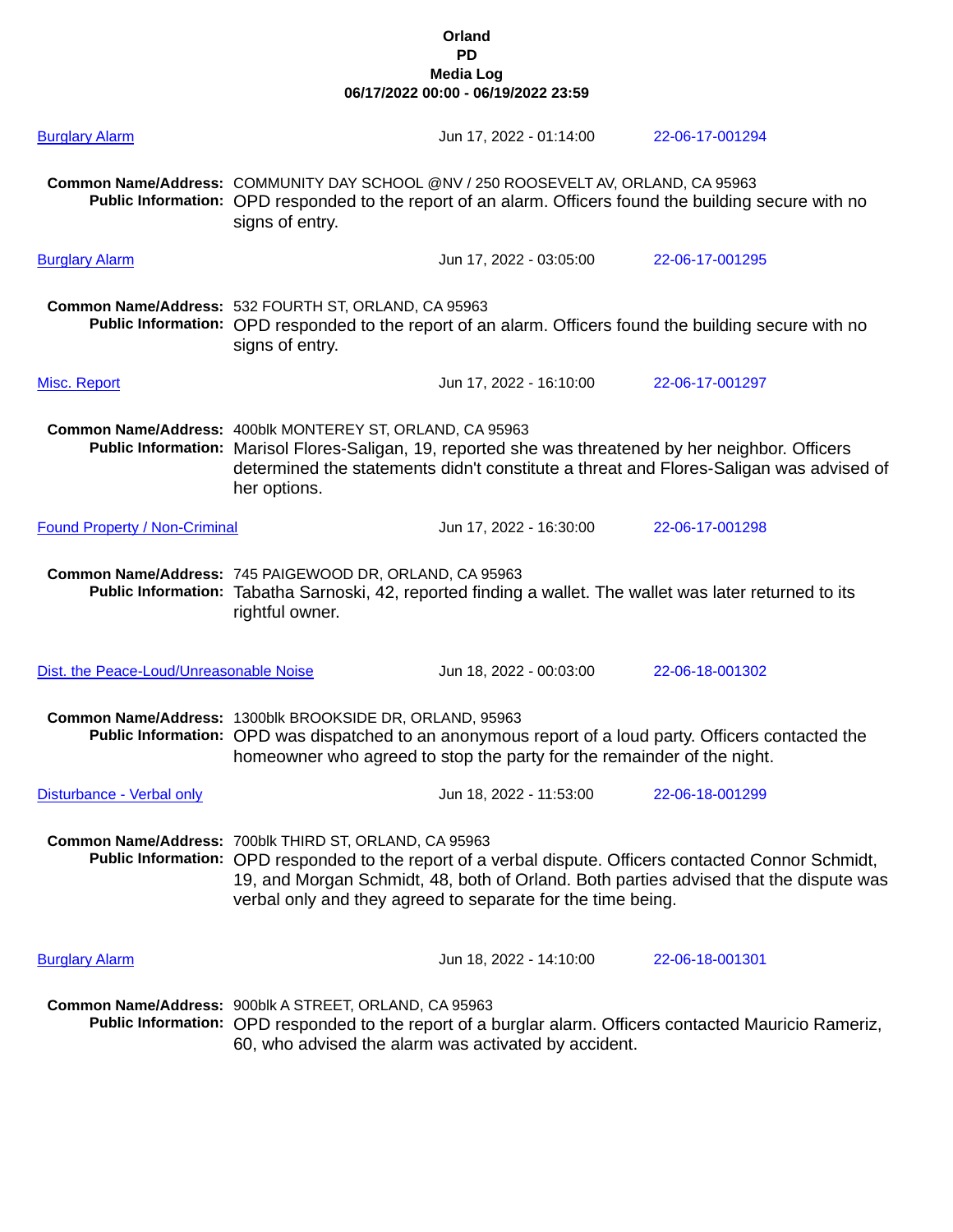## **Orland PD Media Log 06/17/2022 00:00 - 06/19/2022 23:59**

| <b>Tamper or Break Vehicle Parts</b> |                                                                                                                                                                                                                                                                                                                                                                                                                                          | Jun 18, 2022 - 14:42:00 |  | 22-06-18-001300           |  |
|--------------------------------------|------------------------------------------------------------------------------------------------------------------------------------------------------------------------------------------------------------------------------------------------------------------------------------------------------------------------------------------------------------------------------------------------------------------------------------------|-------------------------|--|---------------------------|--|
|                                      | Common Name/Address: NEWVILLE RD at 8TH ST, ORLAND, CA 95963<br>Public Information: Anthony Basili, 37, of Chico reported an unknown male attempted to damage the rear<br>tire of his motorcycle while he was stopped at an intersection. Basili requested the<br>incident be documented.                                                                                                                                                |                         |  |                           |  |
| Misc. Report                         |                                                                                                                                                                                                                                                                                                                                                                                                                                          | Jun 18, 2022 - 18:27:00 |  | 22-06-19-001304           |  |
|                                      | Common Name/Address: JACQUELYN DR at GABLE DR, ORLAND, CA 95963<br>Public Information: OPD was dispatched to a report of fireworks heard in the area. Officers checked the<br>area and were unable to locate anyone lighting fireworks in the area.                                                                                                                                                                                      |                         |  |                           |  |
| <b>Assist CHP</b>                    |                                                                                                                                                                                                                                                                                                                                                                                                                                          | Jun 18, 2022 - 18:32:00 |  | 22-06-19-001305           |  |
|                                      | Common Name/Address: SOUTH ST at I-5, ORLAND, CA 95963<br>Public Information: OPD responded to a report of a traffic collision on South St at Interstate 5 with unknown<br>injuries. Officers discovered the collision occurred on Co Rd 16 west of the Interstate 5<br>overpass. Officers provided assistance until no longer needed by CHP.                                                                                            |                         |  |                           |  |
| <b>Suspicious Circumstances</b>      |                                                                                                                                                                                                                                                                                                                                                                                                                                          | Jun 18, 2022 - 20:52:00 |  | 22-06-18-001303           |  |
|                                      | Common Name/Address: 100blk FOURTH ST, ORLAND, 95963<br>Public Information: Marbeya Pio, 33, reported her ex-boyfriend Oscar Rojas, 39, had thrown a toy car at<br>her front door. Officers contacted Rojas who told them he was upset that Pio's mother,<br>Alma Pio, 64, had entered his residence without his permission earlier in the day to ask<br>for the toy. All parties declined any further investigation and were counseled. |                         |  |                           |  |
| DUI - W/BAC .08 or More              |                                                                                                                                                                                                                                                                                                                                                                                                                                          | Jun 19, 2022 - 01:19:00 |  | 22-06-19-001306<br>220329 |  |
|                                      | Common Name/Address: PAPST AVE at ROBBINS ST, ORLAND, 95963<br>Public Information: OPD made an enforcement stop on a silver 2012 Chevrolet Malibu. Following an<br>investigation, Joel Lopez, 20, was arrested and booked for DUI.                                                                                                                                                                                                       |                         |  |                           |  |
| <b>Auth to Tow/Left on Highway</b>   |                                                                                                                                                                                                                                                                                                                                                                                                                                          | Jun 19, 2022 - 09:55:00 |  | 22-06-19-001307<br>220330 |  |
|                                      | Common Name/Address: COMMERCE LN at HOFF DR, ORLAND, CA 95963<br>Public Information: OPD responded to a report of an abandoned vehicle blocking the roadway. Officers<br>located an abandoned gray 2008 Mazda 3 blocking the roadway and had it towed after<br>being unable to locate the owner.                                                                                                                                         |                         |  |                           |  |